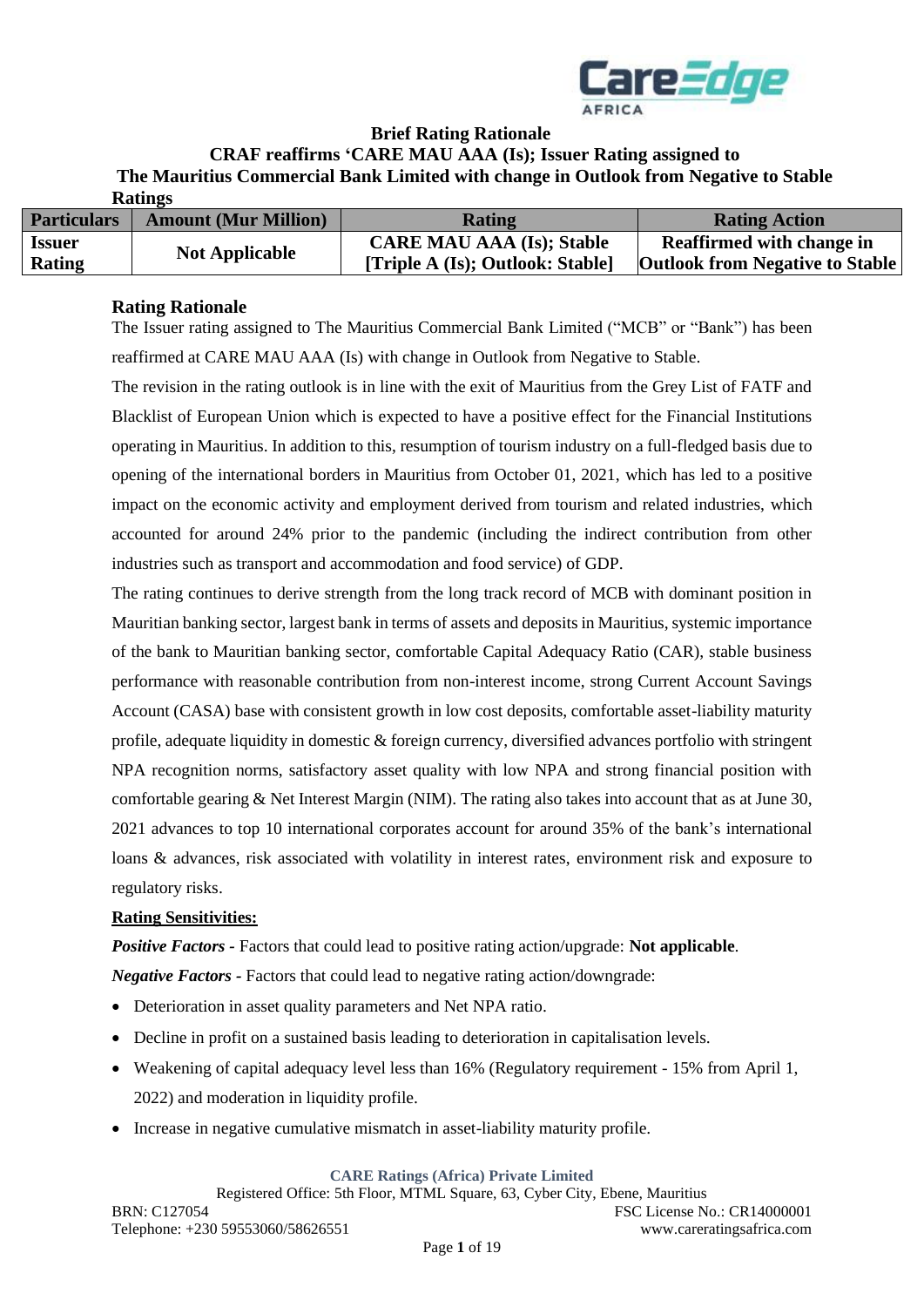

#### **BACKGROUND**

Established in 1838, MCB is one of the leading and longest-standing banking institutions in Mauritius and one of the oldest banks in continuous operation in the Southern Hemisphere. MCB operates under the aegis of MCB Group Limited, with the Group listed since 1989 on the Stock Exchange of Mauritius. Headquartered in Port Louis, the bank operates a universal banking business model and services over one million clients by providing retail banking, corporate and institutional banking, business banking as well as private banking and wealth management services.

As at June 30 2021, MCB held a market share of around 47% in terms of local currency deposits and 40% in terms of domestic credit to the economy. It provides a range of banking products and services to its clients through a network of 41 branches, 182 ATMs and over 11,000 point of sale (POS) terminals, as well as its mobile and internet banking offerings. As at June 30, 2021, the bank had a total deposit and net loans and advances (including placements) base of Mur 475 billion and Mur 298 billion respectively.

Moreover, MCB is increasingly widening its market footprint in sub-Saharan Africa and the region. It has been doing so, over the past 3 decades, by positioning itself as a relationship bank through its crossborder trade, project and commodity financing activities and leveraging on its network of around 400 correspondent banks (as at June 30, 2021) worldwide and the presence of the MCB Group's entities in 10 countries overseas.

MCB is a professionally managed bank. As at March 1, 2022 it is governed by a 8-member Board of Directors comprising of experienced bankers and professionals.

In FY21, due to the sharp decline in interest rates, while interest income declined by 13.3% to Mur 15.9 billion (MUR 18.3 billion in FY20), interest expenses declined by 57.6% to MUR 2.1 billion (MUR 4.9 billion in FY20). Fall in interest expenses was despite an increase in deposits and borrowings of the bank. Net interest income increased by 2.8% in FY21 to MUR 13.8 billion (MUR 13.4 billion). Net fee and commission income rose by 15.6% from MUR 3.3 billion in FY20 to MUR 3.9 billion in FY21, mainly supported by higher revenues from regional trade financing and wealth management activities. Other income declined by 17.2%, driven by a fall of 11.9% in profit on exchange and net gain from financial instruments carried at fair value. In FY21, operating expenses increased by 7.5% to reach MUR 6.7 billion mainly attributable to a rise of 4.4% in staff costs and a growth of 18.5% in depreciation and amortization costs following continued investment in technology notably linked to our digital transformation program. In FY21, while PBT booked a growth of 1.3% (decline of 17% in FY20), Profit After Tax has remained stable to MUR 7.4 billion (MUR 7.4 billion in FY20).

**CARE Ratings (Africa) Private Limited** Total gross loans recorded a year-on-year growth of 18.9% in FY21 (5.6% in FY20), mainly supported by an expansion in bank's international loan book linked to its Energy & Commodities and Financial Institutions activities plus the depreciation of MUR against the major currencies. At domestic level,

Registered Office: 5th Floor, MTML Square, 63, Cyber City, Ebene, Mauritius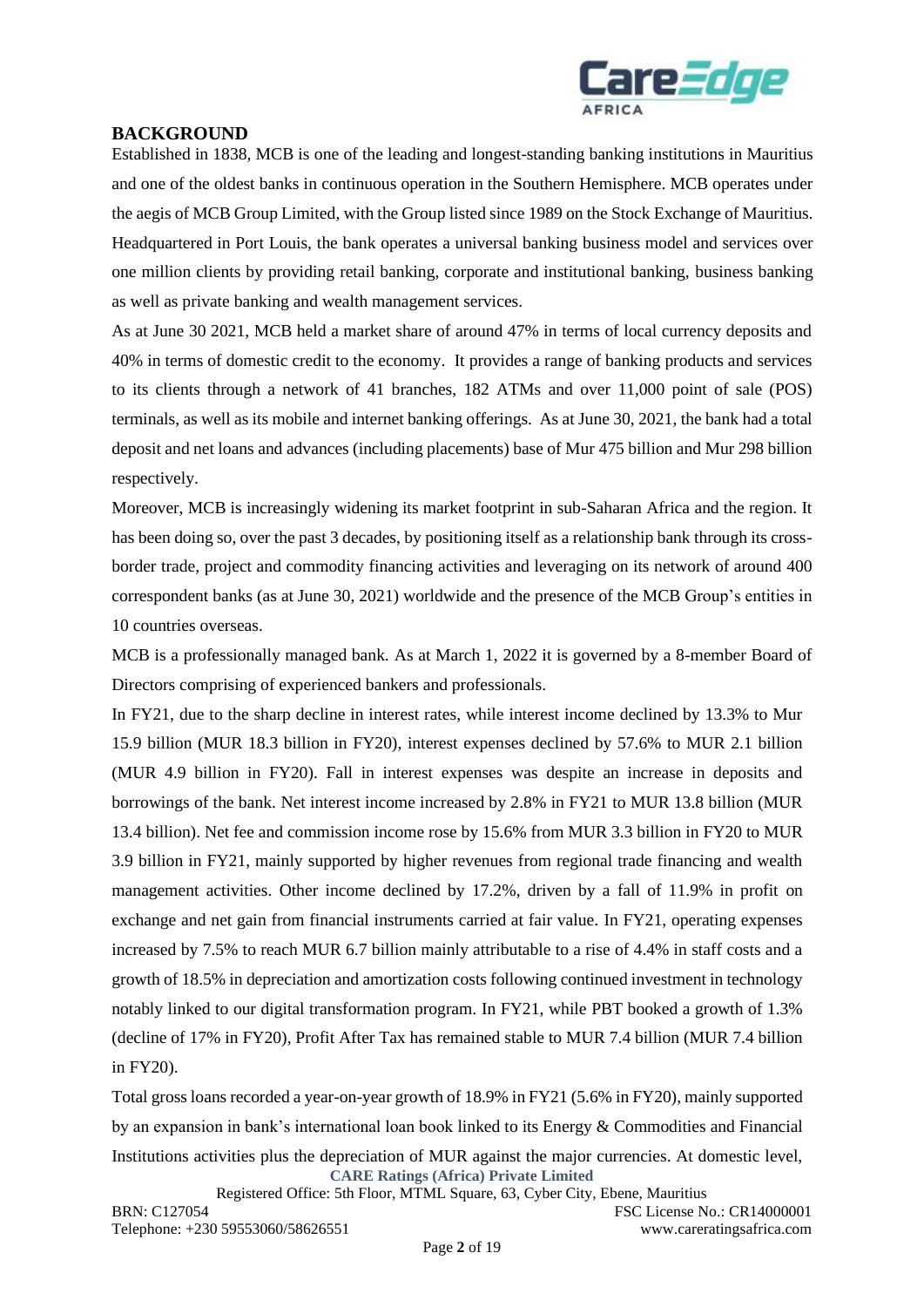

the overall loan portfolio rose by only 10.1%, underpinned by an increase of 13.8% in the corporate segment in line with facilities provided to support operators amidst the current context. On the back of challenging market conditions, the retail segment exposure increased by only 1.7% with mortgages, however, increasing at a higher rate of 4.7%. Investment in corporate notes increased by 4.0% to MUR 21.6 billion.

Total deposits expanded by 28% (18.2% FY20) to attain MUR 475 billion as of 30 June 2021, supported by a growth of around 55.8% (26.2% FY20) in foreign currency deposits and 9.2% (13.4% FY20) in rupee-denominated deposits. Foreign currency deposits were boosted also by the depreciation of the MUR.

The bank sustained sound financial indicators in FY21, as gauged by an improvement in asset quality, maintenance of strong funding & liquidity position, and healthy NIM.

Contingent liabilities include guarantees, letter of credit, endorsements, and other obligations on account of customer commitment.

As at June 30, 2021, MCB's capital metrics remain strong with the bank`s CAR stood at 16.80% (against a regulatory requirement of 14.375%), out of which the Common Equity Tier I (CET I) CAR was 15.80% (against minimum regulatory requirement of 12.375%).

During FY21, MCB's Gross NPA ratio improved to 3.22% from 3.77% in FY20. The reduction was due to lower growth in Gross NPA vis-à-vis growth in international advances in June 21. The bank adopted a prudent approach and strengthened its overall risk management framework. Provision coverage ratio was 40% during FY21 which in turn indicated reasonable provisioning in existing NPA assets. Contingent liabilities include guarantees, letter of credit, endorsements, and other obligations on account of customer commitment.

In H1FY22, MCB posted a PAT of Mur 4,469 million (Mur 3,832 million in H1FY21). Net interest income approximated MUR 7 billion for the period, rising by 1.9% compared to the previous period. Operating profit before impairment improved by 2.8% in H1FY22 compared to H1FY21 and reached Mur 6,836 million. In H1FY22, net loans and advances to customers rose by 15.7% whilst total deposits (customers and banks deposit) rose by 17.1%. As on Dec 31, 2021, MCB's CAR remained at comfortable at 16.9%, well above regulatory norms.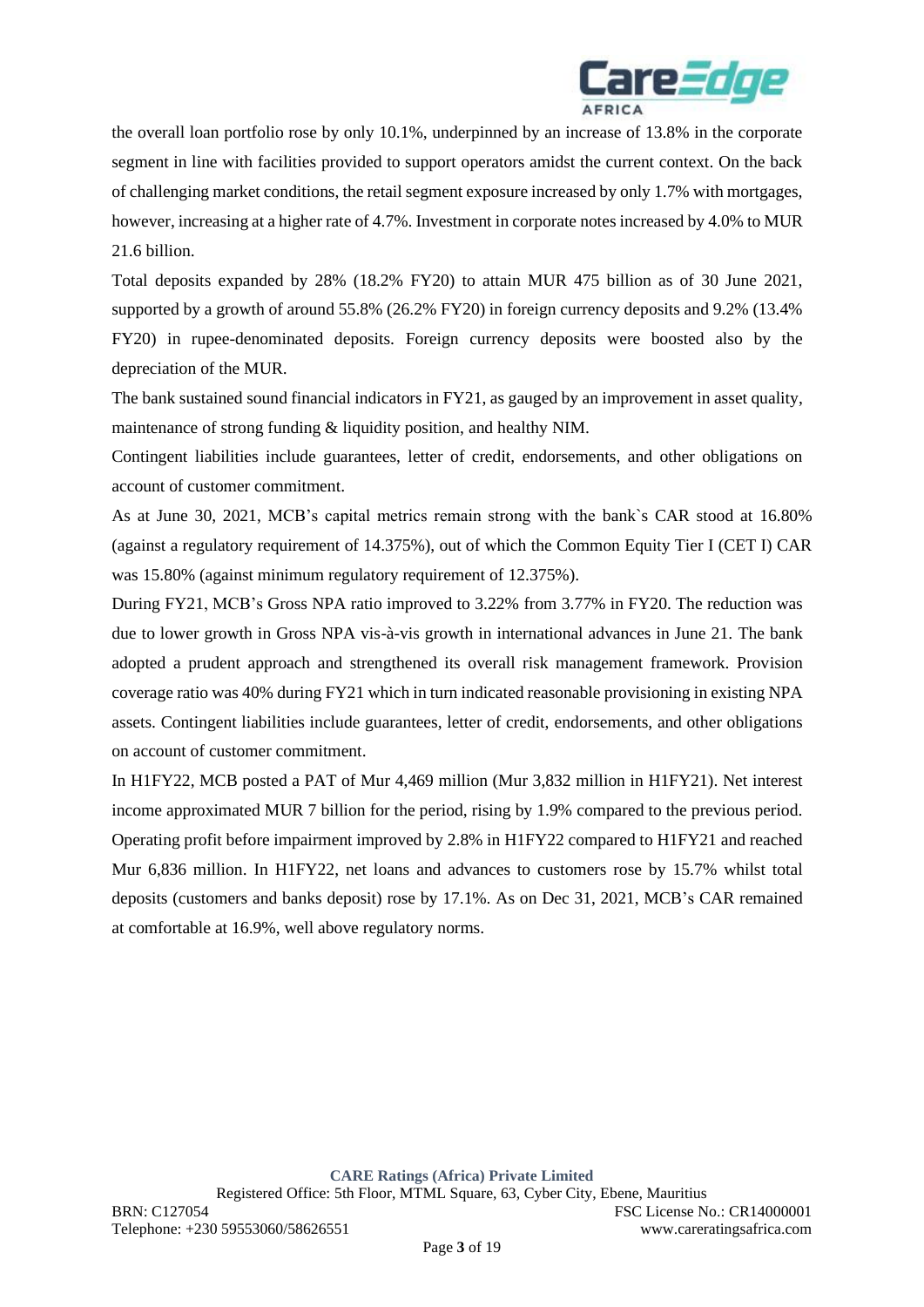

### *Prospects*

MCB operates mainly in Mauritius, benefiting from a resilient and diversified economy, as well as from a relatively stable political environment and robust institutional framework. CRAF expect an improvement in the bank's asset quality, specifically the exposure in the hospitality sector, to be improved by the opening of the international borders and arrival of tourists. CRAF also believe that the bank's well-articulated strategy to expand into the nearby Indian Ocean region and Africa predominantly in trade finance through collaborations with other banks, and service mainly clients that already have some experience with the bank contains downside risks to its asset quality.

#### **Disclaimer**

CARE Ratings (Africa) Private Limited ("CRAF")'s ratings are opinions on the likelihood of timely payment of the obligations under the rated instrument and are not recommendations to sanction, renew, disburse or recall the concerned bank facilities or to buy, sell or hold any security. CRAF's ratings do not convey suitability or price for the investor. CRAF's ratings do not constitute an audit on the rated entity. CRAF has based its ratings/outlooks on information obtained from sources believed by it to be accurate and reliable. CRAF does not, however, guarantee the accuracy, adequacy or completeness of any information and is not responsible for any errors or omissions or for the results obtained from the use of such information. Most entities whose bank facilities/instruments are rated by CRAF have paid a credit rating fee, based on the amount and type of bank facilities/instruments. CRAF may also have other commercial transactions with the entity.

In case of partnership/proprietary concerns, the rating /outlook assigned by CRAF is, inter-alia, based on the capital deployed by the partners/proprietor and the financial strength of the firm at present. The rating/outlook may undergo change in case of withdrawal of capital or the unsecured loans brought in by the partners/proprietor in addition to the financial performance and other relevant factors. CRAF is not responsible for any errors and states that it has no financial liability whatsoever to the users of CRAF's rating.

CRAF's ratings do not factor in any rating related trigger clauses as per the terms of the facility/instrument, which may involve acceleration of payments in case of rating downgrades. However, if any such clauses are introduced and if triggered, the ratings may see volatility and sharp downgrades.

**CARE Ratings (Africa) Private Limited**